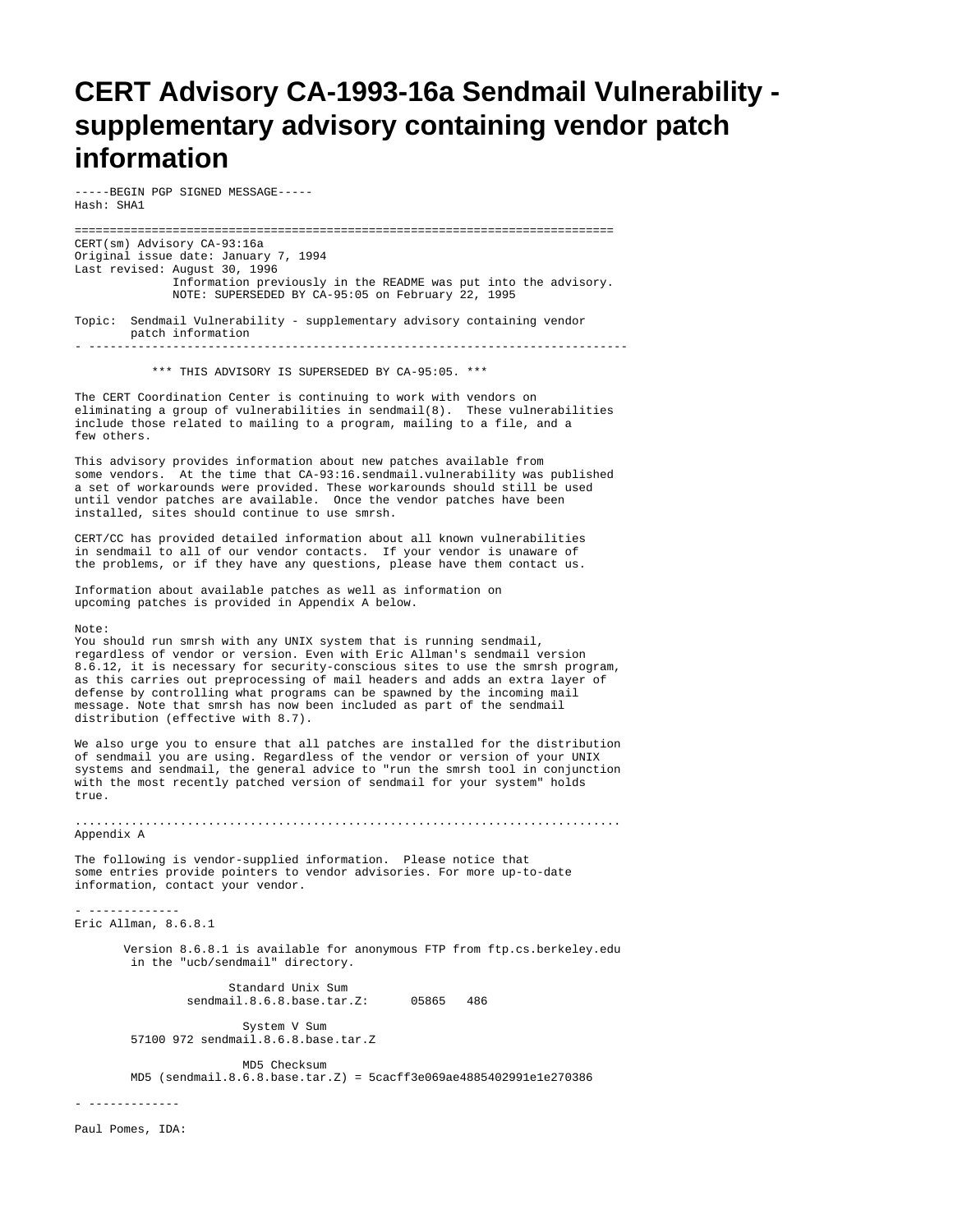A new release is available for anonymous FTP from vixen.cso.uiuc.edu as "pub/sendmail-5.67b+IDA-1.5.tar.gz".

 Standard Unix Sum sendmail-5.67b+IDA-1.5.tar.gz: 17272 1341

 System V Sum 30425 2682 sendmail-5.67b+IDA-1.5.tar.gz

 MD5 Checksum MD5 (sendmail-5.67b+IDA-1.5.tar.gz) = a9b8e17fd6d3e52739d2195cead94300

- -------------

BSDI

 BSDI can supply either an easy-to-install port of the smrsh patch from CERT or a port of sendmail-8.6.4 (contact BSDI Customer Support for information in obtaining either of these solutions). In future releases, BSDI will ship the newer sendmail that is not affected by these problems. Releases affected by this advisory: BSD/386 V1.0.

 BSDI Contact Information: BSDI Customer Support Berkeley Software Design, Inc. 7759 Delmonico Drive Colorado Springs, CO 80919 Toll Free: +1 800 ITS BSD8 (+1 800 486 2738) Phone: +1 719 260 8114 Fax: +1 719 598 4238 Email: support@bsdi.com

- -------------

Data General Corporation

 Patches are available from dg-rtp.rtp.dg.com (128.222.1.2) in the directory "deliver/sendmail":

Rev Patch Number Sys V Checksum ------------ ------------------ -------- 5.4.2 tcpip\_5.4.2.p14 39298 512 MD5 (tcpip\_5.4.2.p14) = c80428e3b791d4e40ebe703ba5bd249c

> 5.4R2.01 tcpip\_5.4R2.01.p12 65430 512 MD5 (tcpip\_5.4R2.01.p12) = 9c84cfdb4d79ee22224eeb713a414996

> 5.4R2.10 tcpip\_5.4R2.10.p05 42625 512 MD5 (tcpip\_5.4R2.10.p05) = 2d74586ff22e649354cc6a02f390a4be

 These patches are loadable via the "syadm" utility and installation instructions are included in the patch notes.

 Trusted versions of DG/UX will use the same patches as their base version of DG/UX.

 Customers with any questions about these patches should contact their local SEs or Sales Representatives.

- -------------

Digital Equipment Corporation

 Systems affected: ULTRIX Versions 4.3 (VAX), ULTRIX V4.3 & V4.3A (RISC), DEC OSF/1 V1.2 & V1.3, using sendmail. The following patches are available from your normal Digital support channel:

 ULTRIX V4.3 (VAX), V4.3 (RISC) or V4.3a (RISC): CSCPAT #: CSCPAT\_4044  $OSF/1$  V1.2 and V1.3: CSCPAT #: CSCPAT 4045

\*These fixes will be included in future releases of ULTRIX and DEC OSF/1

 Digital Equipment Corporation strongly urges Customers to upgrade to a minimum of ULTRIX V4.3 or DEC OSF/1 V1.2, then apply the Security kit to prevent this potential vulnerability.

 The full text of Digital's advisory can be found in /pub/vendors/dec/advisories/sendmail on info.cert.org.

- -------------

Hewlett-Packard Company

For HP/UX, the following patches are available: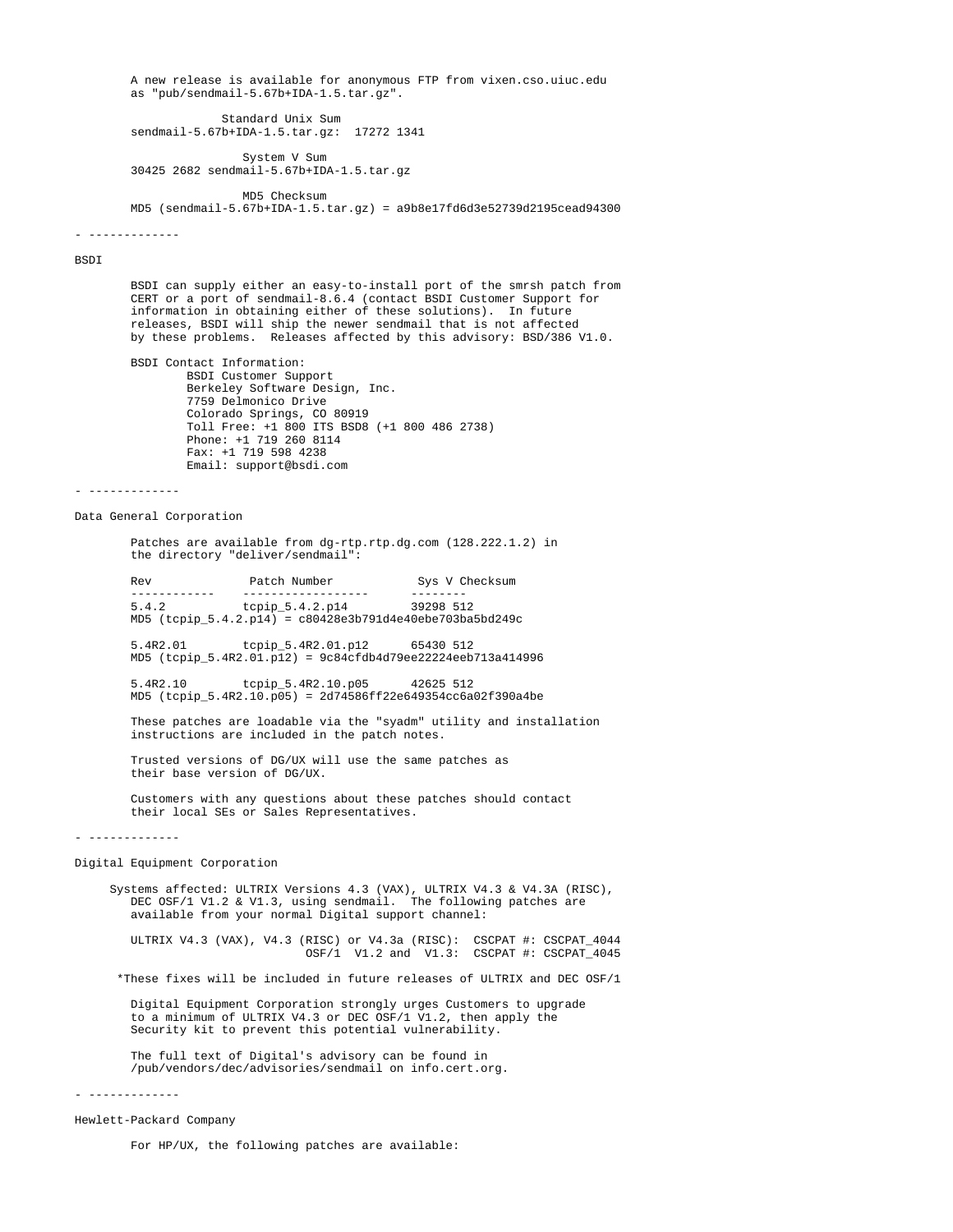PHNE\_3369 (series 300/400, HP-UX 8.x), or PHNE\_3370 (series 300/400, HP-UX 9.x), or PHNE\_3371 (series 700/800, HP-UX 8.x), or PHNE\_3372 (series 700/800, HP-UX 9.x), or modify the sendmail configuration file (releases of HP-UX prior to 8.0)

 These patches may be obtained from HP via FTP (this is NOT anonymous FTP) or the HP SupportLine. To obtain HP security patches, you must first register with the HP SupportLine. .<br>The registration instructions are available via anonymous FTP at info.cert.org in the file "pub/vendors/hp/supportline\_and\_patch\_retrieval".

> The full text of Hewlett-Packard's advisory can be found in /pub/vendors/hp/advisories/sendmail on info.cert.org.

- -------------

IBM

 Patches for these problems can be ordered as APAR# ix40304 and APAR# ix41354. Ix40304 is available now and ix41354 will be sent as soon as it is available.

- -------------

NeXT, Inc.

 A patch is available via anonymous FTP from FTP.NEXT.COM in the directory "/pub/NeXTanswers/Files/Patches/SendmailPatch.23950.1".

Filename Checksum --------------------------------- --------- 1513\_SendmailPatch.ReadMe.rtf 63963 4 MD5 checksum = 8f561a9bdeb11bc0e0201874dbb7c234

> 1514\_SendmailPatch.pkg.compressed 02962 290 MD5 checksum = 8c33f32bb4e96f5a9938298ed15ef940

 This patch is also available via electronic mail by sending a message to NeXTanswers@NeXT.com with a subject line of "1513 1514". The two files noted above will be returned as NeXTmail attachments.

 This patch is for NEXTSTEP 3.1 and NEXTSTEP 3.2. Instructions for installing this patch are included in the ReadMe file.

 Questions about this patch should be directed to NeXT's Technical Support Hotline (1-800-848-NeXT) or via email to ask\_next@NeXT.com.

- -------------

The Santa Cruz Operation

 Support level Supplement (SLS) net379A, is available for the following platforms:

 SCO TCP/IP Release 1.2.0 for SCO UNIX or SCO XENIX SCO TCP/IP Release 1.2.1 for SCO UNIX SCO Open Desktop Release 2.0, 3.0 SCO Open Desktop Lite Release 3.0 SCO Open Server Network System, Release 3.0 SCO Open Server Enterprise System, Release 3.0

 This SLS is currently available for anonymous ftp download from ftp.sco.COM, (132.147.106.6). The files to download are:

file name sum -r ====================================== /SLS/net379a.Z 59954 562 <- Supplement file /SLS/net379a.ltr.Z 19608 6 <- cover letter /SLS/README <- general info on how to copy Supplement file to diskette before installing Standard Unix Sum /SLS/net379a.Z: 59954 281 /SLS/net379a.ltr.Z:

> MD5 Checksum MD5 (/SLS/net379a.Z) = 280c989029f0c8cecefa1f7a397971ff MD5 (/SLS/net379a.ltr.Z) = 71d764c68263cb4d0b94ccaf1c4818ab

This SLS is also available for UUCP download from the machines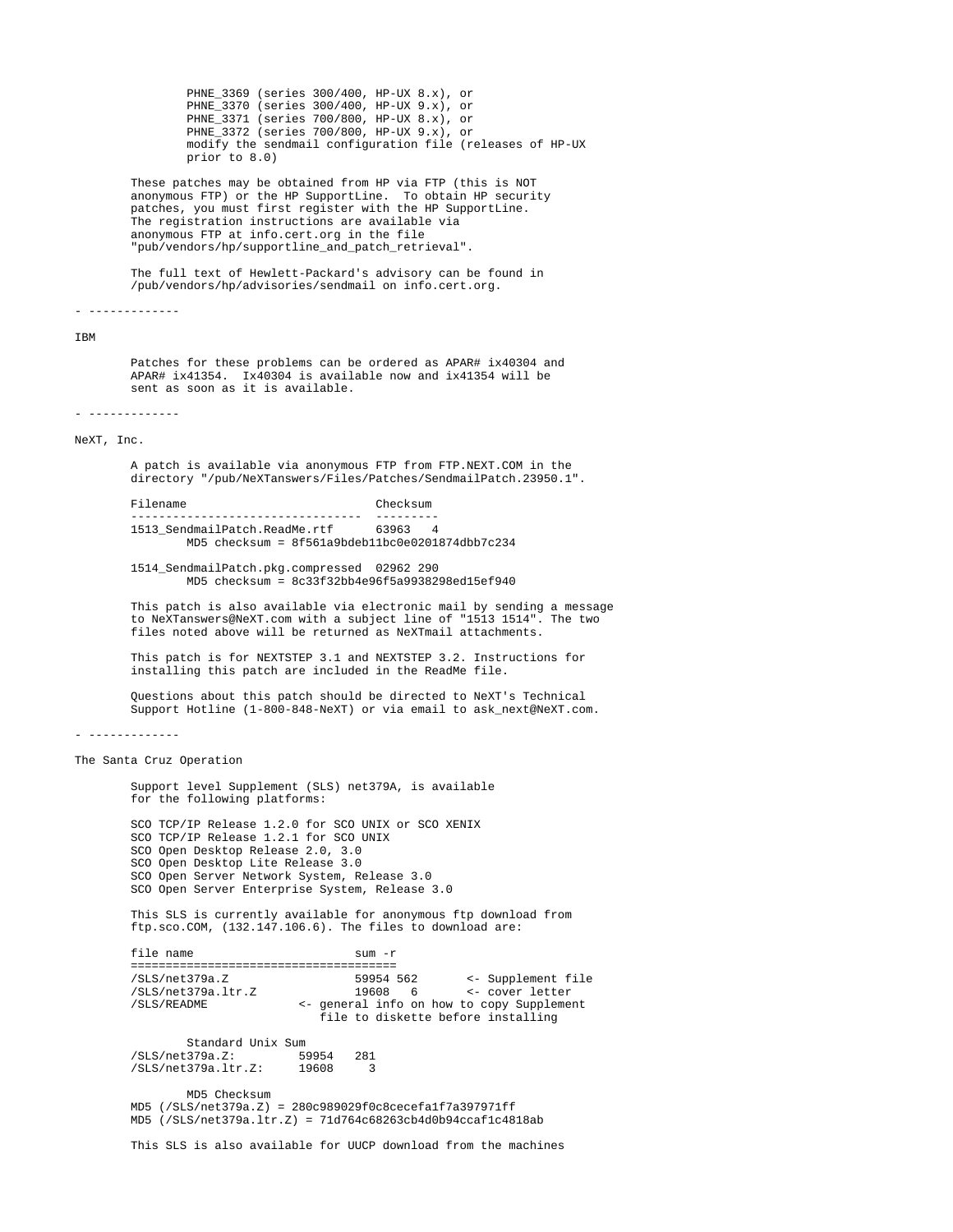listed below. The file names are:

---------------------------------------------------------------

 /usr/spool/uucppublic/SLS/net379a.Z /usr/spool/uucppublic/SLS/net379a.ltr.Z /usr/spool/uucppublic/SLS/info (same as README file above)

USA, Canadian, Pacific Rim, Asia, and Latin American customers:

| Machine name:            | SOSCO |                    |                 |  |
|--------------------------|-------|--------------------|-----------------|--|
| UUCP user:               | uusls | (no password)      |                 |  |
| Modem Phone numbers:     |       |                    |                 |  |
| Telebit Trailblazer Plus |       | 408-429-1786       | $9600$ baud     |  |
| Telebit 1500 V.32, 2@    |       | 408-425-3502       | 2400, 9600 baud |  |
| Hayes V Series 9600, 2@  |       | $408 - 427 - 4470$ | 9600 baud       |  |

for Europe, the Middle East, and Africa:

 Machine name: scolon UUCP user: uusls Password: bbsuucp Modem Phone numbers: Dowty Trailblazer +44 (0)923 210911

 Hardcopy versions of SLS net379A should also be available from your Support provider, or SCO. If you need to contact SCO to order this SLS, please do so as follows:

Electronic mail: support@sco.COM

 The Americas, Pacific Rim, Asia, and Latin America: 6am-5pm Pacific Standard Time (PST) --------------------------------------------------- 1-408-425-4726 (voice)

1-408-427-5443 (fax)

 Europe, Middle East, Africa: 9am-5:30pm British Standard Time (BST) ---------------------------- +44 (0)923 816344 (voice) +44 (0)923 817781 (fax)

Sequent Computer Systems

 Versions 3.0.17 and greater of Dynix are vulnerable as are versions 2.2 and 2.3 of the TCP package for PTX.

 Sequent customers should call the Sequent Hotline at (800) 854-9969 and ask for the Sendmail Maintenance Release Tape. Alternatively, ptx customers can upgrade to PTX/TCP/IP version 2.2.3 or 2.3.1 as appropriate.

```
- -------------
```
Silicon Graphics, Inc.

 The sendmail vulnerabilities are fixed in IRIX 5.1.1.3 and later systems. Patches for IRIX 4.\* and IRIX 5.\* systems are available via anonymous FTP from ftp.sgi.com (192.48.153.1) in the directory "sgi/IRIX4.0/sendmail" or "sgi/IRIX5.0/sendmail", respectively. In each directory are four files:

> README - describes the other files sendmail.latest - replacement sendmail binary sendmail.cf.latest - sample configuration file sendmail.cf.auto.latest - sample auto configuration file

```
 The sendmail.cf.* files are provided for completeness.
Sites should be able to continue to use their locally modified
 sendmail.cf files.
```
 Customers without Internet access should contact the support center for their country using the procedures outlined in their maintenance agreement for a new sendmail binary.

 A. IRIX4.0/sendmail/ Filename BSD SVR4 Checksum Checksum --------------- --------- --------- PRADME 10278 2 63012 4 MD5 (IRIX4.0/README) = 13a8ae43cb0d63a165fd48dccf2f45a5

sendmail.cf.auto.latest 35252 34 52100 67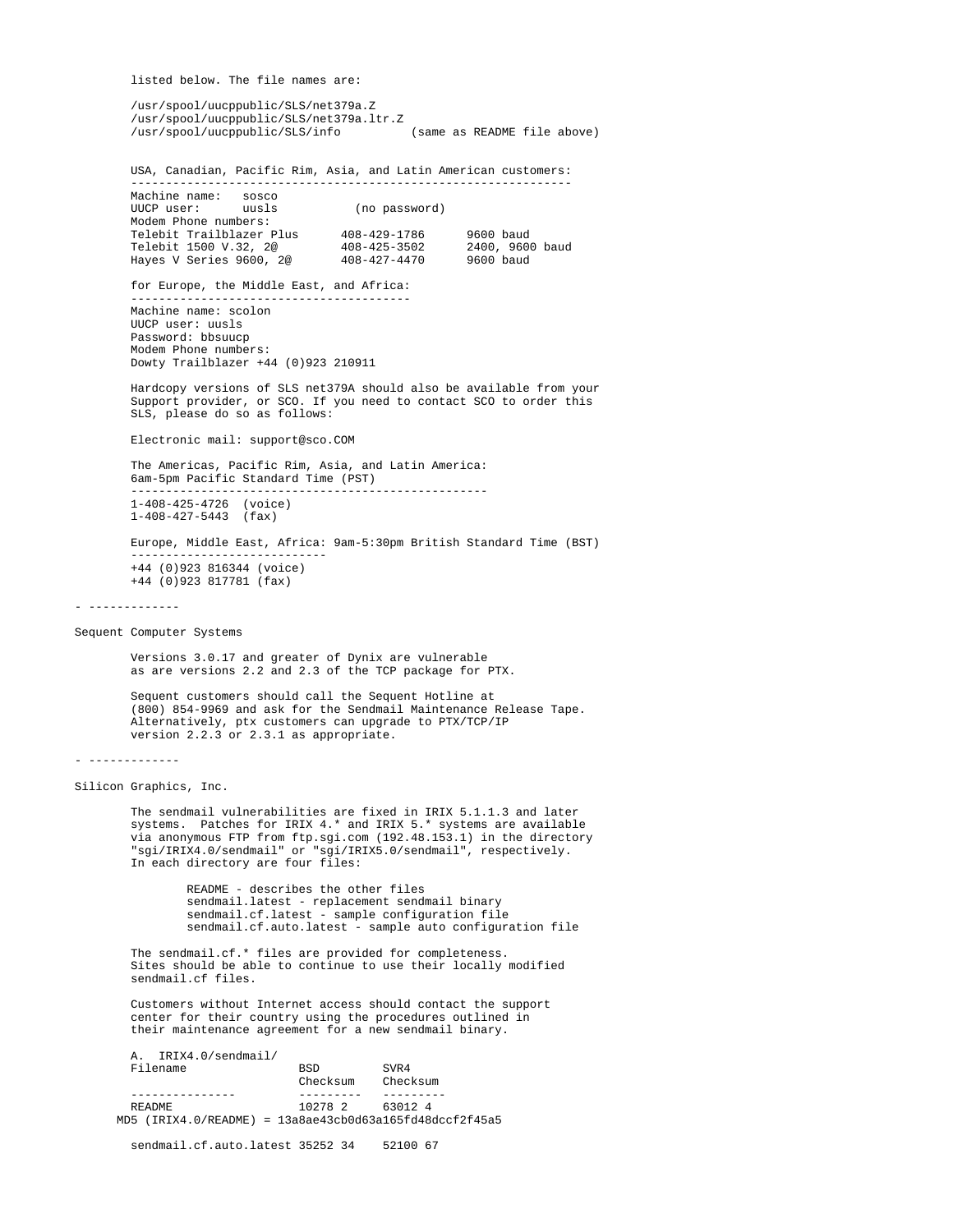MD5 (IRIX4.0/sendmail.cf.auto.latest) = acec5e81cc6c2119a553dea6bdd9a937 sendmail.cf.latest 38770 32 20186 6 MD5 (IRIX4.0/sendmail.cf.latest) = 59a60c6602633688dd4bf6af51d63894 sendmail.latest 19044 580 50838 1160 MD5 (IRIX4.0/sendmail.latest) = 358d6930187ba2750e59c66204a9a9c9 B. IRIX5.0/sendmail/ Filename BSD SVR4 Checksum Checksum --------------- --------- --------- README 05005 2 30863 3 MD5 (IRIX5.0/README) = b5166089628b8da019c04d33141840a3 sendmail.cf.auto.latest 42039 34 58171 67 MD5 (IRIX5.0/sendmail.cf.auto.latest) = f11fc9739e67315a218217835bb6328e sendmail.cf.latest 47744 32 26263 64 MD5 (IRIX5.0/sendmail.cf.latest) = 75d09eeffc3980e43c6f3764d227e6d6 sendmail.latest 47861 918 48212 1836 MD5 (IRIX5.0/sendmail.latest) = e64fb2296a93d49511c1bb5da994a4fb - ------------- Solbourne Computer, Inc. Patch p93122301 is available from Solbourne to fix the sendmail problems. This patch is equivalent to Sun patch 100377-08. Customers may retrieve it via anonymous FTP from solbourne.solbourne.com in the pub/support/OS4.1B directory: Filename BSD SVR4<br>Checksum Checksum Checksum --------------- --------- -------- p93122301.tar.Z 63749 211 53951 421 MD5 (p93122301.tar.Z) = f7300f3ecfbbbfaa11a6695f42f14615 It is also available by sending email to solis@solbourne.com and specifying "get patches/4.1b p93122301" in the body of the mail message. Earlier versions (4.1A.\*) are no longer supported. The 4.1B patch may well work on 4.1A.\* systems but this has not been tested. If you have any questions please call the SOURCE at 1-800-447-2861 or send email to support@solbourne.com. The full text of Solbourne's advisory can be found in /pub/vendors/solbourne/advisories/sendmail on info.cert.org. - --------------- Sony Corporation These vulnerabilities have been fixed in NEWS-OS 6.0.1. A patch is available for NEWS-OS 4.x. Customers should contact their dealers for any additional information. - --------------- Sun Microsystems, Inc. Sun has made patches for sendmail available as described in their SUN MICROSYSTEMS SECURITY BULLETIN: #00125, 12/23/93. These patches can be found in the /systems/sun/sun-dist directory on ftp.uu.net: System Patch ID Filename BSD SVR4 Checksum Checksum ------ -------- --------------- --------- --------- SunOS 4.1.x 100377-08 100377-08.tar.Z 05320 755 58761 1510 Solaris 2.1 100840-06 100840-06.tar.Z 59489 195 61100 390 Solaris 2.2 101077-06 101077-06.tar.Z 63001 179 28185 358 Solaris 2.3 101371-03 101371-03.tar.Z 27539 189 51272 377 MD5 checksums are: MD5 (100377-08.tar.Z) = 8e8a14c0a46b6c707d283cacd85da4f1

 MD5 (100840-06.tar.Z) = 7d8d2c7ec983a58b4c6a608bf1ff53ec MD5 (101077-06.tar.Z) = 78e165dec0b8260ca6a5d5d9bdc366b8 MD5 (101371-03.tar.Z) = 687d0f3287197dee35941b9163812b56